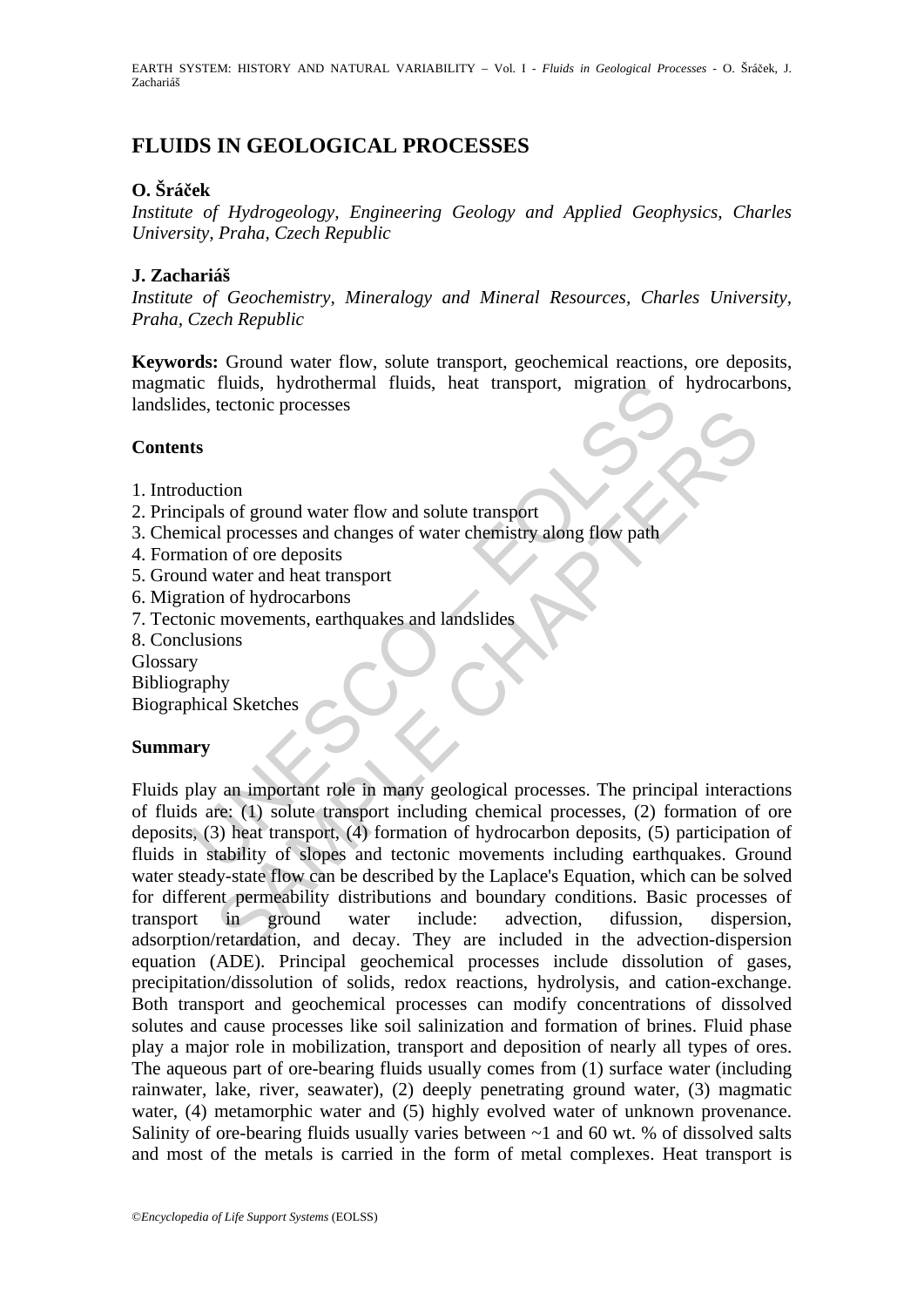strongly affected by heat convection related to the ground water flow, which can change heat pattern compared to no-flow conditions. The tendency for convective heat transport is expressed by the Peclet Number for heat transport. Migration and accumulation of hydrocarbons depends on ground water flow. There is a relation between the dip of stratigraphic boundary of a permeable layer transmitting hydrocarbons and hydraulic gradient, which has to be satisfied to accumulate petrol. Stability of slopes and tectonic movements depend on pore pressure. Increase of pore pressure can decrease the shearing resistence of soil and cause slope failure with resulting landslide. Earthquakes also depend on pore pressure and can be initiated by pore pressure changes.

## **1. Introduction**

This text has the objective to present an overview of the role of fluids in geological processes. We deal exclusively with ground water and related fluids because the role of surface water in geomorphological processes is discussed in specialized chapters.

It has the objective to present an overview of the role of fluids<br>
Sec. We deal exclusively with ground water and related fluids because<br>
water in geomorphological processes is discussed in specialized c<br>
ure many forms of There are many forms of ground water interactions with natural environment. The principal interactions are: (1) solute transport including chemical processes, (2) formation of ore deposits, (3) heat transport, (4) formation of hydrocarbon deposits, (5) participation of fluids in stability of slopes and tectonic movements including earthquakes. We will discuss each type of interactions separately.

# **2. Principals of Ground Water Flow and Solute Transport**

Ground water movement is described by the *Darcy*'*s Law,* expressed in one of its common forms as

$$
v = -\frac{K.I}{n_e}
$$
 (1)

We deal exclusively with ground water and elated fluids because the rol<br>We deal exclusively with ground water and related fluids because the rol<br>ter in geomorphological processes is discussed in specialized chapters.<br>
man where  $\nu$  is ground water average linear velocity,  $K$  is hydraulic conductivity,  $I$  is hydraulic gradient and *ne* is effective porosity. Negative sign indicates flow from higher hydraulic head point to lower hydraulic head point. *Hydraulic conductivity* k characterizes transmitting properties of porous media and transmitted liquid and is defined for *representative elementary volume (REV)*. The REV is a volume of porous media for which we can define average hydraulic parameters. The size of the REV must be large compared to the scale of microscopic heterogeneity, but small relative to the entire domain of flow. The size of REV varies dramatically, for example, in well sorted coarse sand is about  $10^{12}$  smaller than the minimum REV size needed to represent permeability in a granitic block with fractures about 10 m apart. Steady-state flow in homogeneous porous media (k = const.) is described by *the Laplace*'*s equation*, expressed in two dimensions (2-D) as

$$
\frac{\partial^2 h}{\partial x^2} + \frac{\partial^2 h}{\partial y^2} = 0
$$
 (2)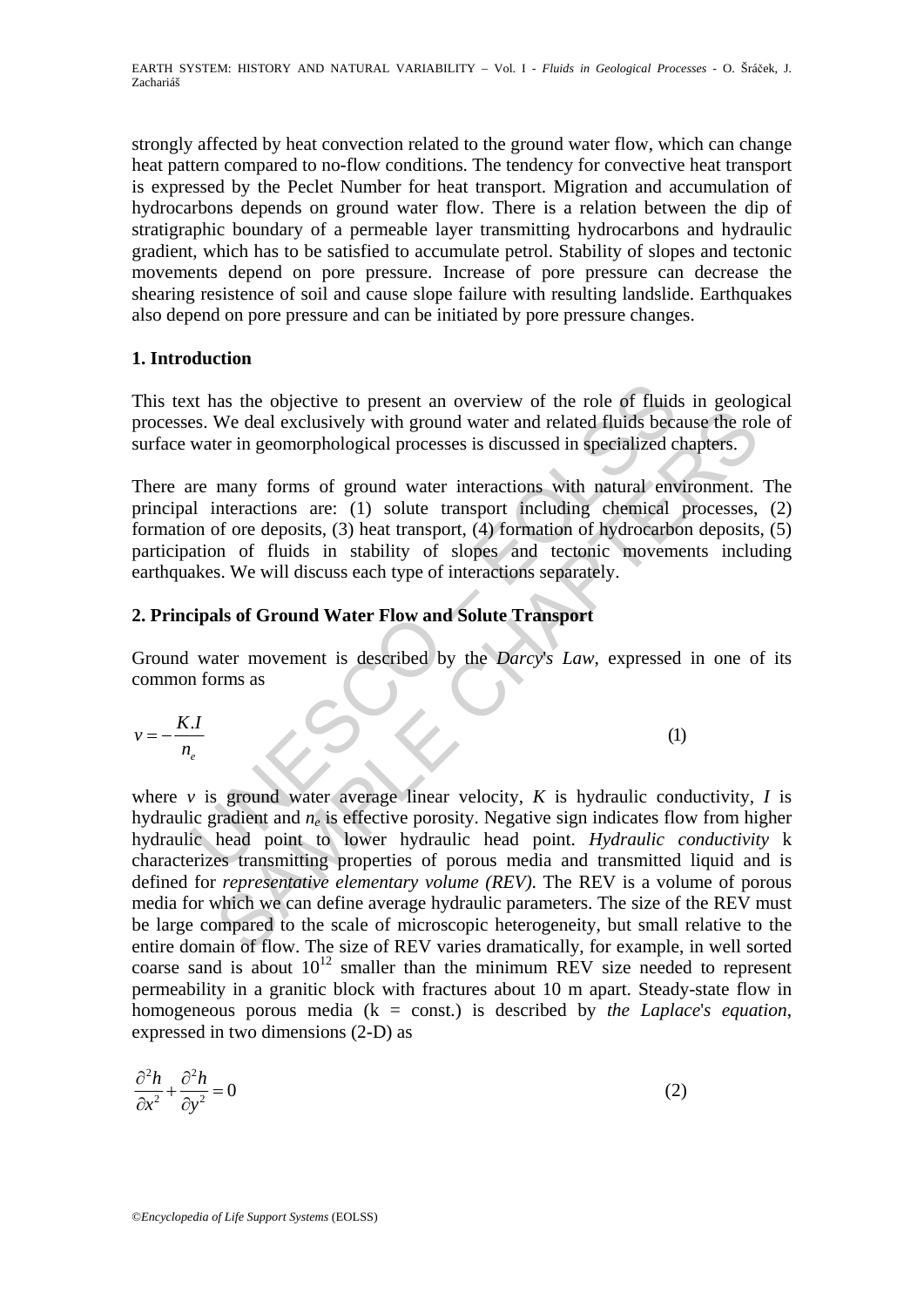EARTH SYSTEM: HISTORY AND NATURAL VARIABILITY – Vol. I - *Fluids in Geological Processes* - O. Šráček, J. Zachariáš

where *h* is hydraulic head. However, a porous media is rarely homogeneous and the effect of variable hydraulic conductivity has to be taken into account. Thus, for determination of flow pattern we need to know hydraulic head distribution, hydraulic conductivity distribution and boundary conditions for investigated system plus the distribution and amount of recharge.

There is a hierarchical set of different flow systems in a regionally unconfined drainage basin. This includes shallow flow system related to local topography, intermediate system, and deep regional system with single recharge and discharge areas.

on, (a) retardation, and (e) decay. *Advection* describes the choing of solids are carried along with the flowing ground water. The rited by advection is a function of its concentration in ground  $v$  of ground water flow. Basic transport processes in ground water are: (a) advection, (b) molecular diffusion, (c) dispersion, (d) retardation, and (e) decay. *Advection* describes the process when dissolved solids are carried along with the flowing ground water. The mass of solute transported by advection is a function of its concentration in ground water and the quantity of ground water flow. When only advection occurs, then the mass of solute remains in the same stream-tube and there is a sharp boundary between ground water containing the solute and solute-free ground water. Advection is the principal transport process and, thus, the knowledge of ground water flow pattern is the key to the determination of the migration of solutes.

*Diffusion* is a transport process based on the concentration gradient, which takes place even in stagnating ground water. The process is also called molecular diffusion and is caused by random motion of solute molecules due to their kinetic energy. Stationary diffusive flux in one dimension is described by the first Fick's Law,

$$
J = -D_d \frac{dC}{dx}
$$
 (3)

where  $D_d$  is diffusion coefficient for porous media, C is concentration of a solute and x is a distance.

The same streament the anti-magnetic methanol and the same that are not all by advection is a function of its concentration in ground water and<br>if ground water flow. When only advection occurs, then the mass of sc<br>the sam *Dispersion* is a spreading of solutes due to the heterogeneity of permeability in porous media. The heterogeneity occurs at microscopic scale (velocity of flow is higher in large pores and in the middle of pores), mesoscopic scale (for example, due to less permeable lenses of clay in a sandy aquifer), and at macroscopic and megascopic scales (permeability differences between different layers and different geological formations in a regional flow system). Because of the heterogeneity, ground water carrying solute is not traveling at the same velocity as the average linear velocity of ground water flow, and mixing takes place along flow path. This mixing is called mechanical dispersion and has 3 components called *dispersivities*: longitudinal dispersivity in the direction of flow, transverse horizontal dispersivity in horizontal direction perpendicular to the ground water flow, and transverse vertical dispersivity in vertical direction perpendicular to the ground water flow. Both diffusion and mechanical dispersion are coupled in a parameter called *hydrodynamic dispersion coefficient*, D.

*Retardation* is related to *adsorption* of a solute on solid phase. Adsorbed solute travels slower compared to the average linear velocity of ground water flow. The most common description of the adsorption process is by *the linear adsorption isotherm*  $K_d$ , defined as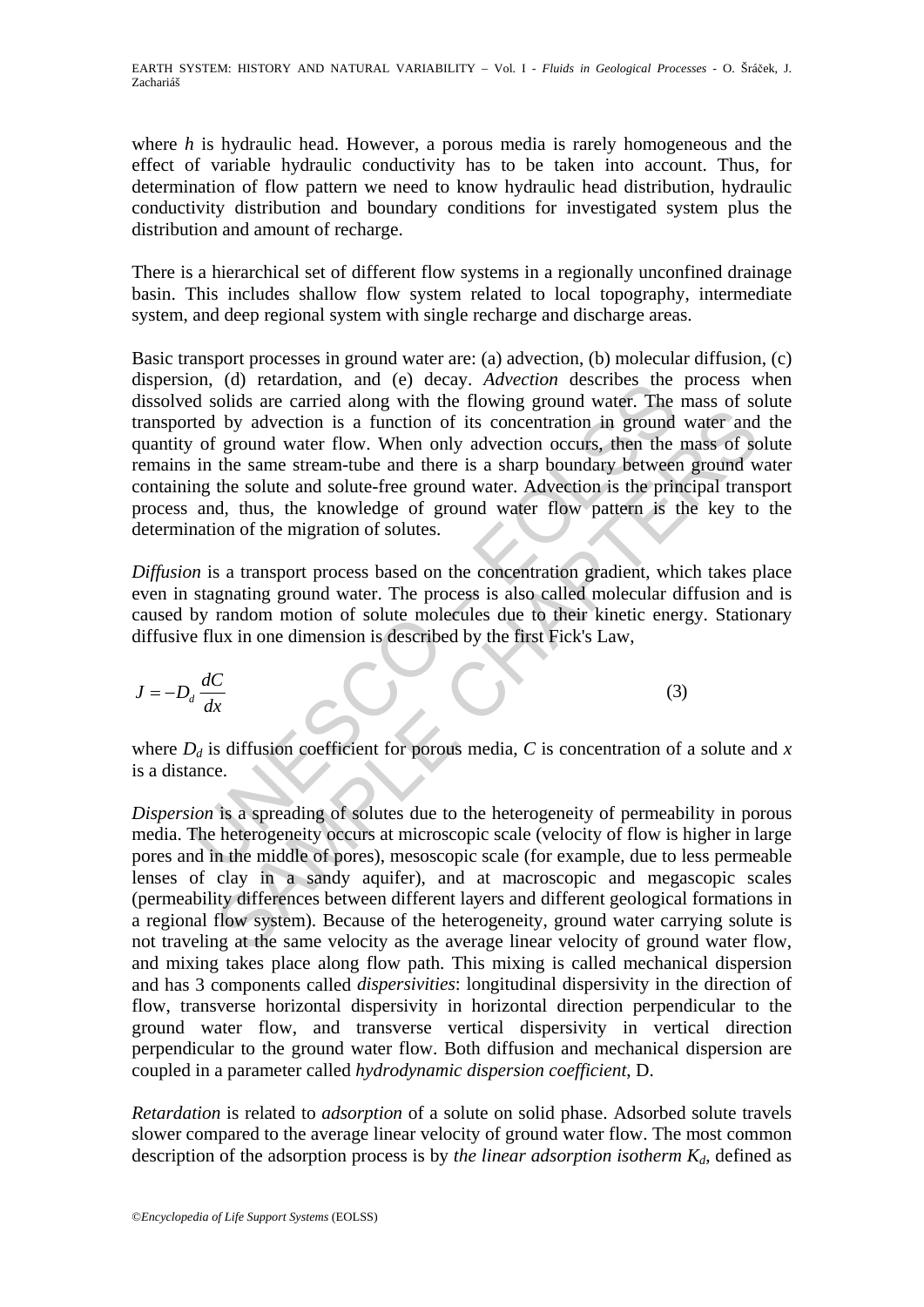the slope of graph adsorbed solute S vs. concentration of solute in water C. The relation between the *retardation coefficient* R and the linear adsorption isotherm  $K_d$  is

$$
R = \frac{v_w}{v_s} = 1 + \frac{\rho_b}{n} . K_d
$$
\n<sup>(4)</sup>

where  $v_w$  is ground water flow velocity,  $v_s$  is velocity of solute transport,  $\rho_b$  is bulk density of solid phase (adsorbed), and n is porosity. When retardation coefficient *R* is equal, for example, to 4.0, then the velocity of advective solute transport is four times slower than the ground water flow velocity. There are more complex isotherms, including the Freundlich isotherm and the Langmuir isotherm, which can be used to determine the retardation factor.

*Decay* of a solute (for example, dissolved organic matter) is decomposition of dissolved solute in time, which can generally be described as first order kinetic process, expressed as

$$
\frac{dC}{dt} = -\lambda C \tag{5}
$$

the the retardation factor.<br>
of a solute (for example, dissolved organic matter) is decomposition<br>
in time, which can generally be described as first order kinetic pro<br>  $λ.C$ <br>
is concentration, *t* is time, and  $λ$  is a d where *C* is concentration, *t* is time, and  $\lambda$  is *a decay constant* related to *half-life* by relation ln2/t<sub>1/2</sub>= $\lambda$ , where t<sub>1/2</sub> is half-life. Some processes can be described by kinetics of different orders (zero order kinetics, second order kinetics).

All above mentioned processes are included in *the advection-dispersion equation (ADE)* of transport which includes retardation and decay. One-dimensional form of the equation is

$$
\frac{D}{R} \cdot \frac{\partial^2 C}{\partial x^2} - \frac{v}{R} \cdot \frac{\partial C}{\partial x} - \lambda C \pm W = \frac{\partial C}{\partial t}
$$
(6)

solute (for example, dissolved organic matter) is decomposition of disson-<br>
me, which can generally be described as first order kinetic process, expre<br>  $(5)$ <br>
Solution can generally be described as first order kinetic pro First term is dispersion term, second term is advection term, third term is decay term, fourth term is chemical reaction term, and fifth term at the right side of the equation is concentration term. The chemical term W is source/sink term for solutes generated by geochemical reactions discussed in the next section. The equation, including its 2-D and 3-D forms, can be solved both analytically and numerically for different boundary conditions. However, in majority of solutions complex geochemical processes are not included and coupled transport/geochemical models are in the stage of development.

- -
- -

# TO ACCESS ALL THE **19 PAGES** OF THIS CHAPTER, [Click here](https://www.eolss.net/ebooklib/sc_cart.aspx?File=E1-01-02-09)

<sup>-</sup>